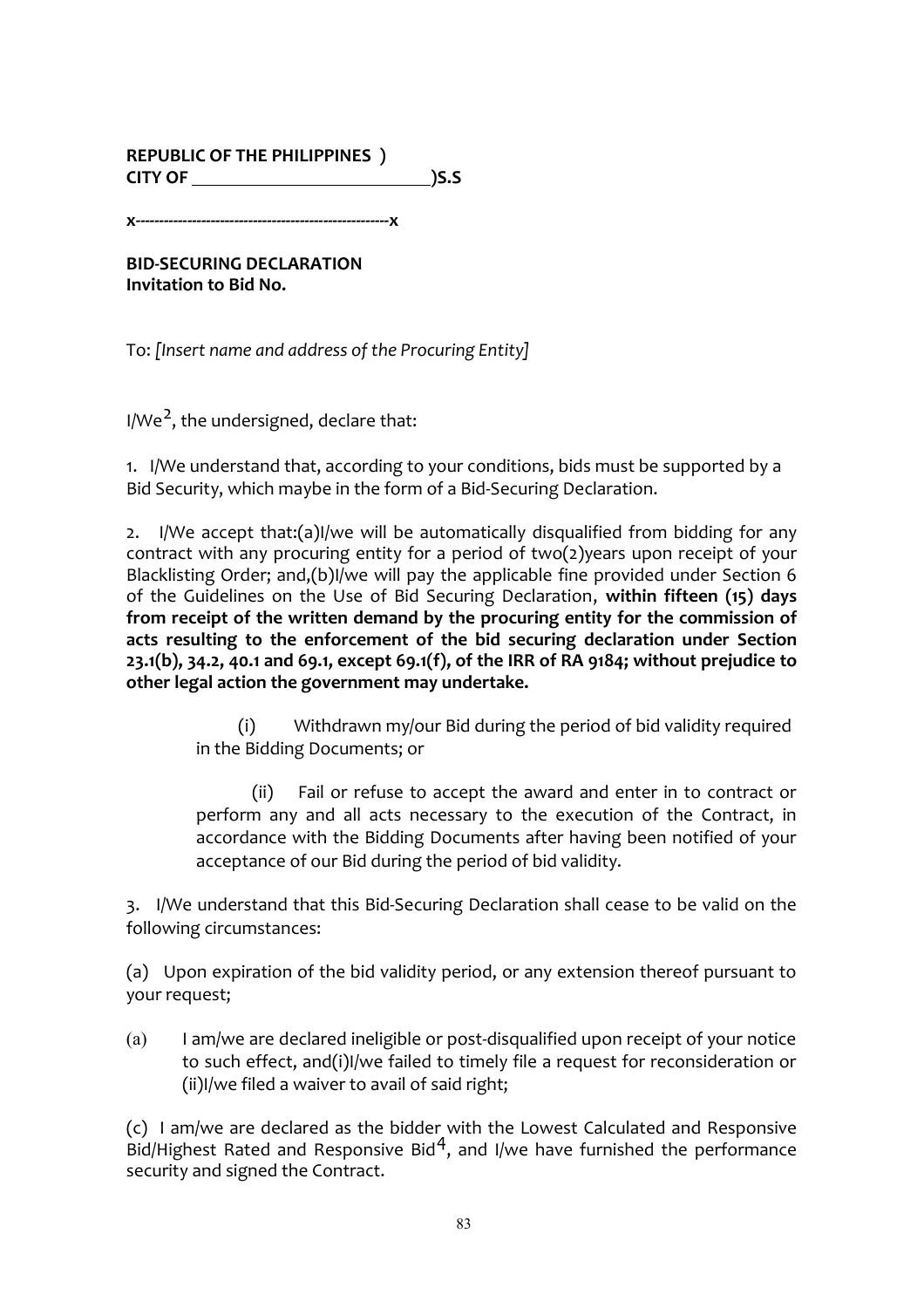**INWITNESSWHEREOF, I/We have here unto set my/our hand/s this day of** *[month][year]*at*[place of execution]*.

#### *[Insert NAME OF BIDDER'S AUTHORIZED REPRESENTATIVE] [Insert signatory's legal capacity]* Affiant

**SUBSCRIBED AND SWORN** to before me this Day of*[month][year]*at [place of execution], Philippines. Affiant/s is/are personally known to me and was/were identified by met through competent evidence of identity as defined in the 2004 Rules on Notarial Practice (A.M.No.02-8-13-SC). Affiant/s exhibited to me his/her *[insert type of government identification card used]*, with his/her photograph and signature

appearing thereon, with no.  $\qquad \qquad \qquad$  and his/her Community Tax Certificate No. issued on the set at the set of  $\overline{\phantom{a}}$  at the set of  $\overline{\phantom{a}}$ 

Witness my hand and seal this Day of [month][year].

#### **NAME OF NOTARY PUBLIC**

Serial No. of Commission \_\_\_\_\_\_\_\_\_\_\_\_\_\_ Notary Public for The Until Roll of Attorneys No. PTR No. I , [date issued], [place issued]

IBP No.  $\,$ , [date issued], [place issued]

| Doc. No. Page |
|---------------|
| Book No.      |
| Series of     |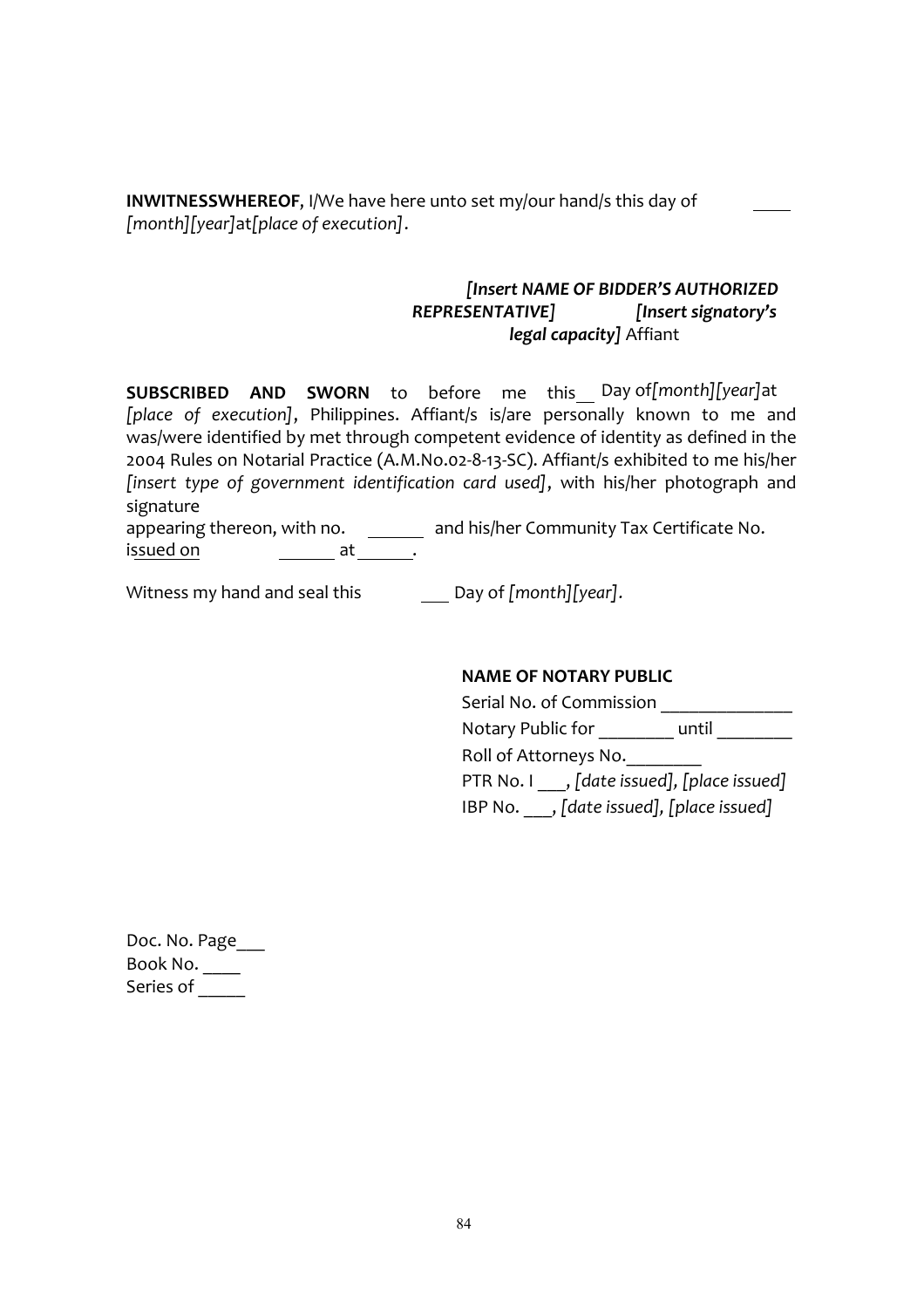# **Table of Contents**

| CHECKLIST OF ELIGIBILTY & TECHNICAL ENVELOPE REQUIREMENTS FOR BIDDERS           .106 |
|--------------------------------------------------------------------------------------|
|                                                                                      |
|                                                                                      |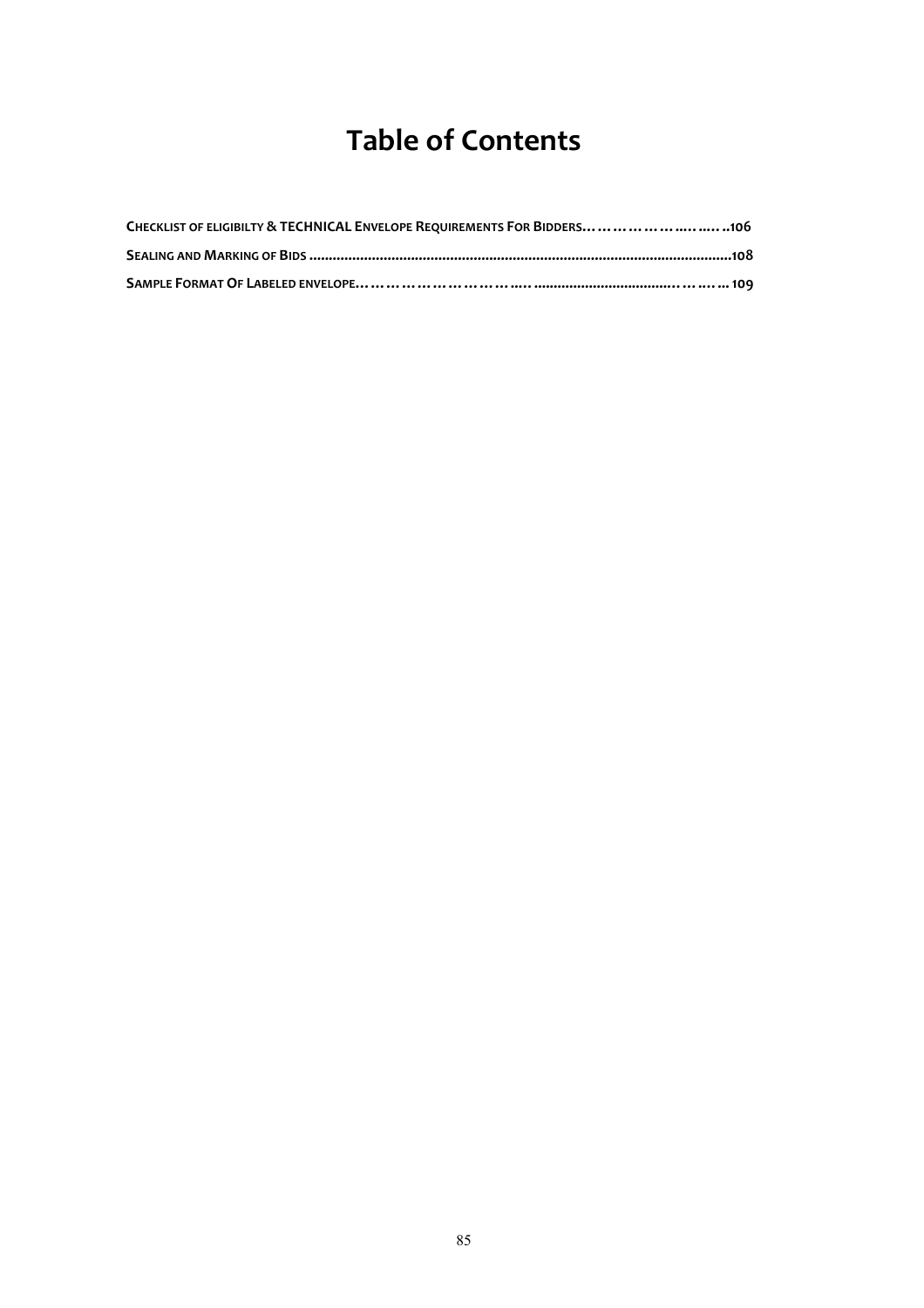### **Checklist of Eligibility & Technical Envelope Requirements for Bidders (For Goods and General Support Services)**

#### **a. ELIGIBILITY DOCUMENTS**

#### **Class "A" DOCUMENTS**

- $\Box$  PhilGEPS Certification of Registration and Platinum Membership.
- $\Box$  Statement of government and private contracts within *five* (5) years, including ongoing contracts and contracts awarded but not yet started using GPPB Standard Forms No. SF-Good 13a.
- $\Box$  Statement of Single Largest Completed contracts similar to the contract to be bid within five (5) years using GPPB Standard Forms.

The two statements required shall indicate for each contract the following:

- name of the contract;
- date of the contract:
- contract duration;
- owner's name and address;
- kinds of Goods;
- For Statement of Ongoing Contracts amount of contract and value of outstanding contracts;
- For Statement of SLCC amount of completed contracts, adjusted by the Bidder to current prices using PSA's consumer price index, if necessary for the purpose of meeting the SLCC requirement;
- date of delivery; and
- end user's acceptance or official receipt(s) or sales invoice issued for the contract, if completed, which shall be attached to the statements.
- For this purpose, similar contracts shall refer to Printing of Safety *Protocols Stickers.*
- $\Box$  NFCC computation must be at least equal to the ABC.

#### **Class "B" DOCUMENTS**

- $\Box$  Valid joint venture agreement, if applicable
- $\Box$  Bid Security in the prescribed form, amount, validity period
	- Notarized Bid Securing Declaration (GPPB prescribe form); or
	- Php377,175.00 (2% of ABC) in the form of cashier's/manager's check; or
	- **Php942,937.50** (5% of the ABC) if bid security is in Surety Bond: or
	- Any combination of the above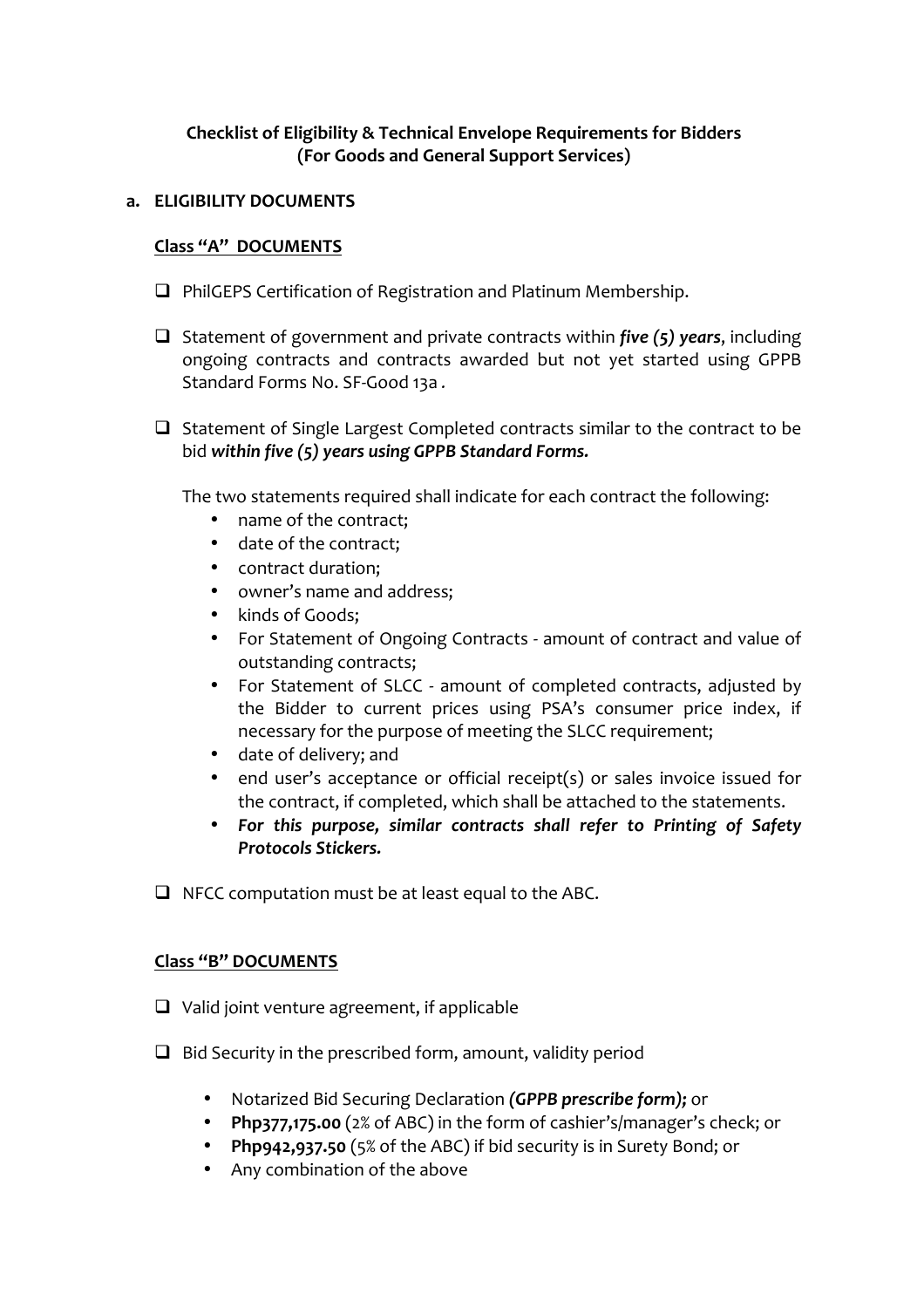- $\Box$  Conformity with the Schedule of Requirements and Technical Specifications as specified in Sections VI and VII of the Bidding Documents (duly signed by company representative)
- $\Box$  Notarized Omnibus Sworn Statement **Checklist of Eligibility & Technical Envelope Requirements for Bidders (For Goods and General Support Services)**
- $\Box$  Financial Bid (using Bid Form)
- $\Box$  The Financial Proposal shall contain a breakdown of all costs, including cost of supplies and equipment, necessary for the execution of the contract.

**NOTE:** All documents shall be current and updated and any missing document in the above-mentioned checklist is a ground for outright rejection of the bid. All pages of the documents shall be signed/initialed by the owner or by his authorized *representative.* 

Prospective bidders should submit one  $(1)$  original copy/certified true copy and two (2) copies of the eligibility/technical and financial documents.

*Please follow the arrangement in the above-mentioned checklist when placed in the Envelopes for Financial Component.*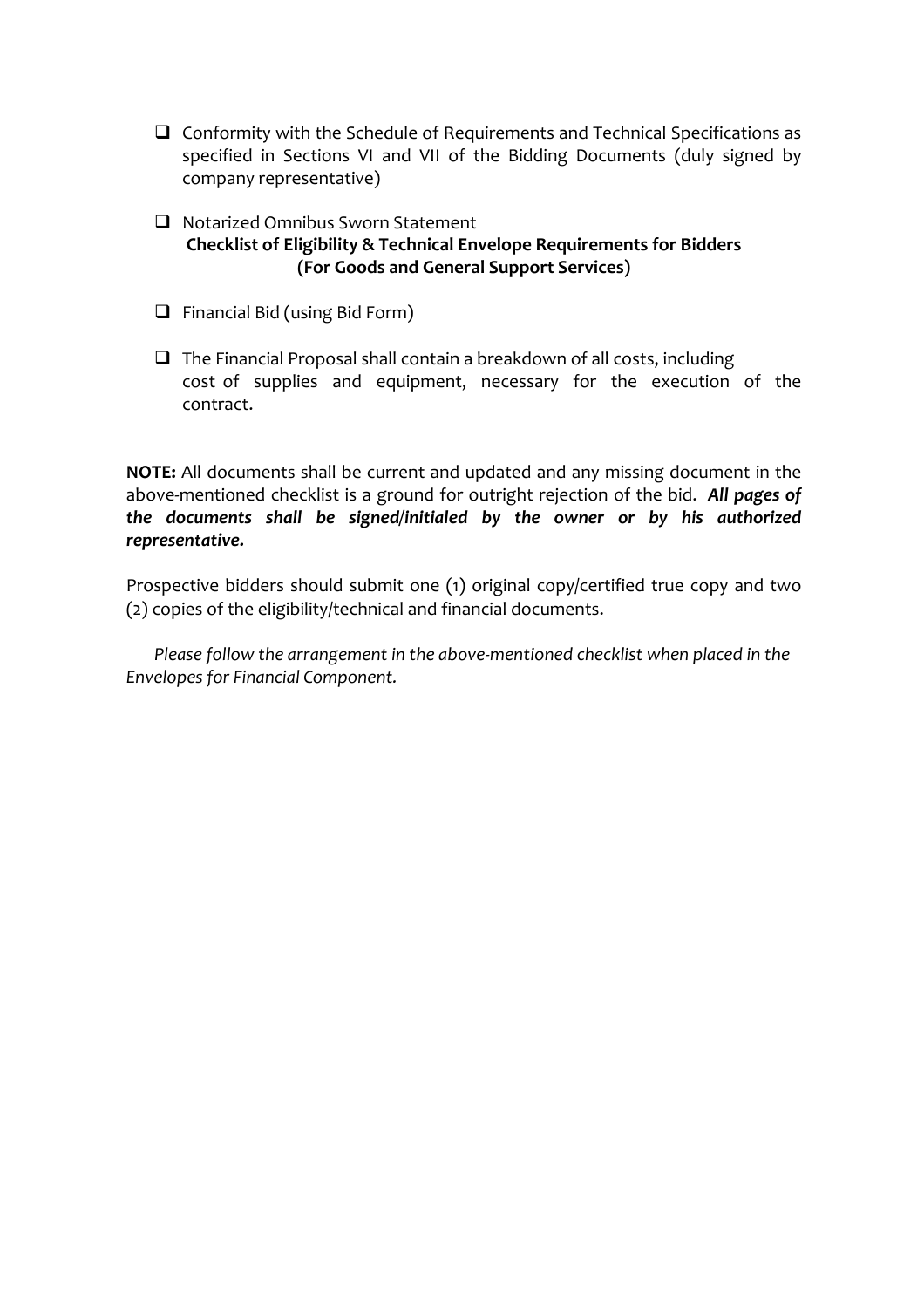### **Sealing and Marking of Bids**

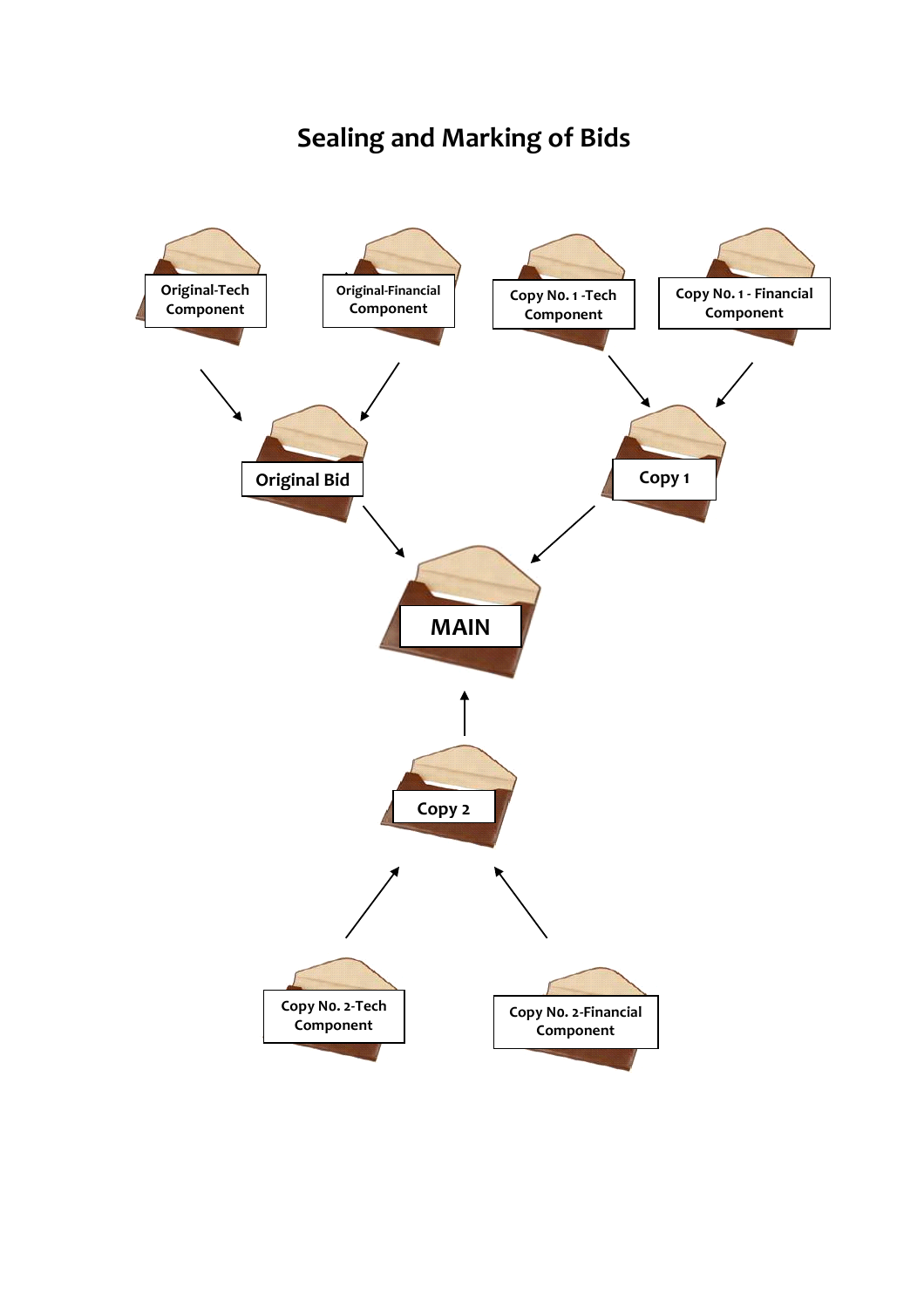#### **SAMPLE FORMAT OF LABELED ENVELOPE:**

**Original Technical & Financial Component:**

#### **ORIGINAL - TECHNICAL COMPONENT**

**Atty. Venancio C. Manuel III** Chairperson Bids and Awards Committee Tourism Promotions Board 4th Floor Legaspi Towers 300 Roxas Boulevard, Manila

Project : **Printing of Safety Protocols Stickers** 

Submitted by: **BIDDER'S COMPANY NAME BIDDER'S CONTACT DETAILS** 

**DO NOT OPEN BEFORE November 16, 2020 / 10:30 a.m.**

# **ORIGINAL – FINANCIAL COMPONENT Atty. Venancio C. Manuel III** Chairperson Bids and Awards Committee Tourism Promotions Board 4th Floor Legaspi Towers 300 Roxas Boulevard, Manila Project : **Printing of Safety Protocols Stickers** Submitted by: **BIDDER'S COMPANY NAME BIDDER'S CONTACT DETAILS** DO NOT OPEN BEFORE November 16, 2020 / 10:30 a.m.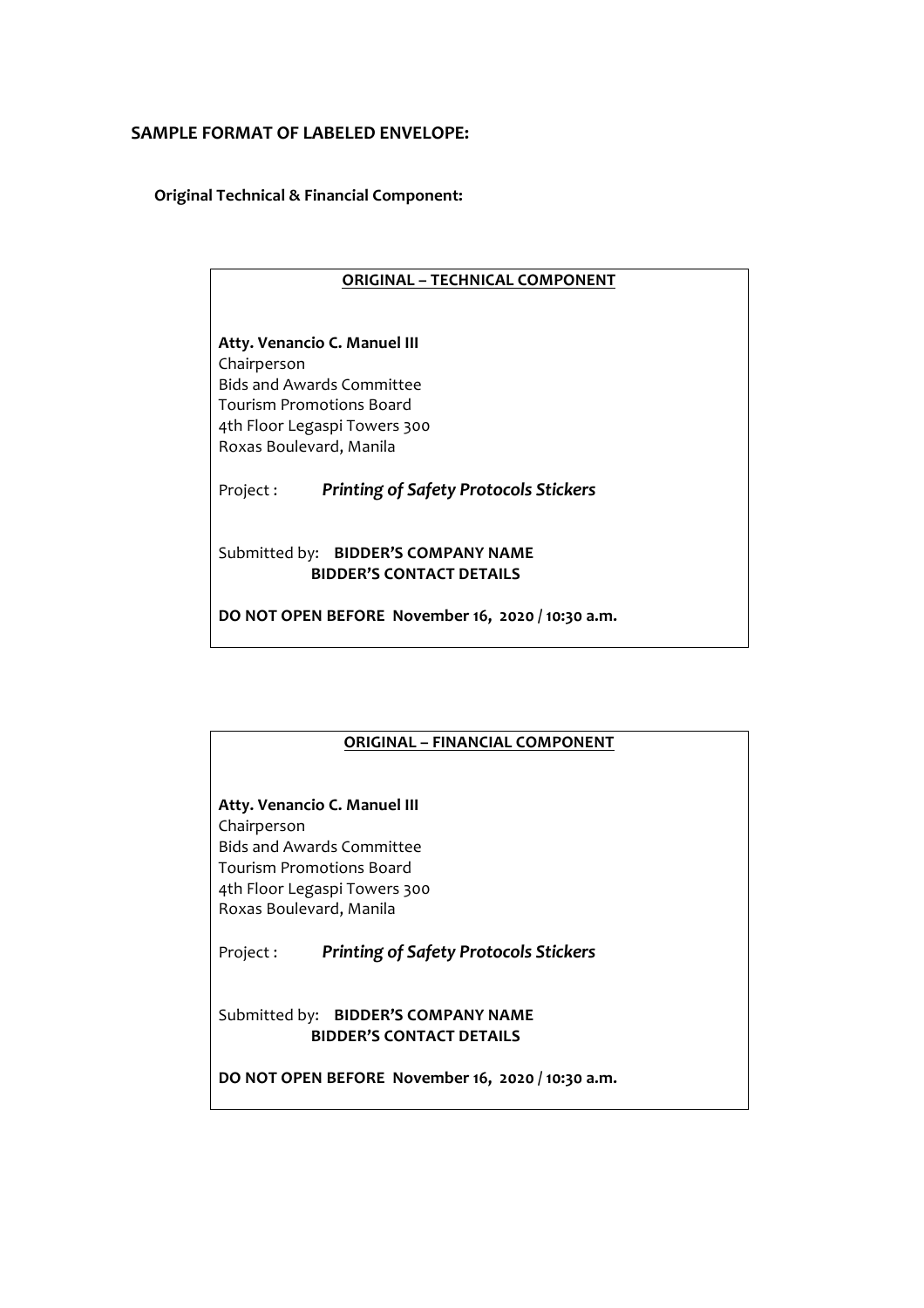#### **Outer Envelope:**

### **ORIGINAL BID Atty. Venancio C. Manuel III** Chairperson Bids and Awards Committee Tourism Promotions Board 4th Floor Legaspi Towers 300 Roxas Boulevard, Manila Project : Printing of Safety Protocols Stickers Submitted by: **BIDDER'S COMPANY NAME BIDDER'S CONTACT DETAILS** DO NOT OPEN BEFORE November 16, 2020 / 10:30 a.m.

#### **Main Envelope:**

#### **BIDDING DOCUMENTS**

**Atty. Venancio C. Manuel III** Chairperson Bids and Awards Committee Tourism Promotions Board 4th Floor Legaspi Towers 300 Roxas Boulevard, Manila

Project : Printing of Safety Protocols Stickers

Submitted by: **BIDDER'S COMPANY NAME BIDDER'S CONTACT DETAILS** 

DO NOT OPEN BEFORE November 29, 2020 / 10:30 a.m.